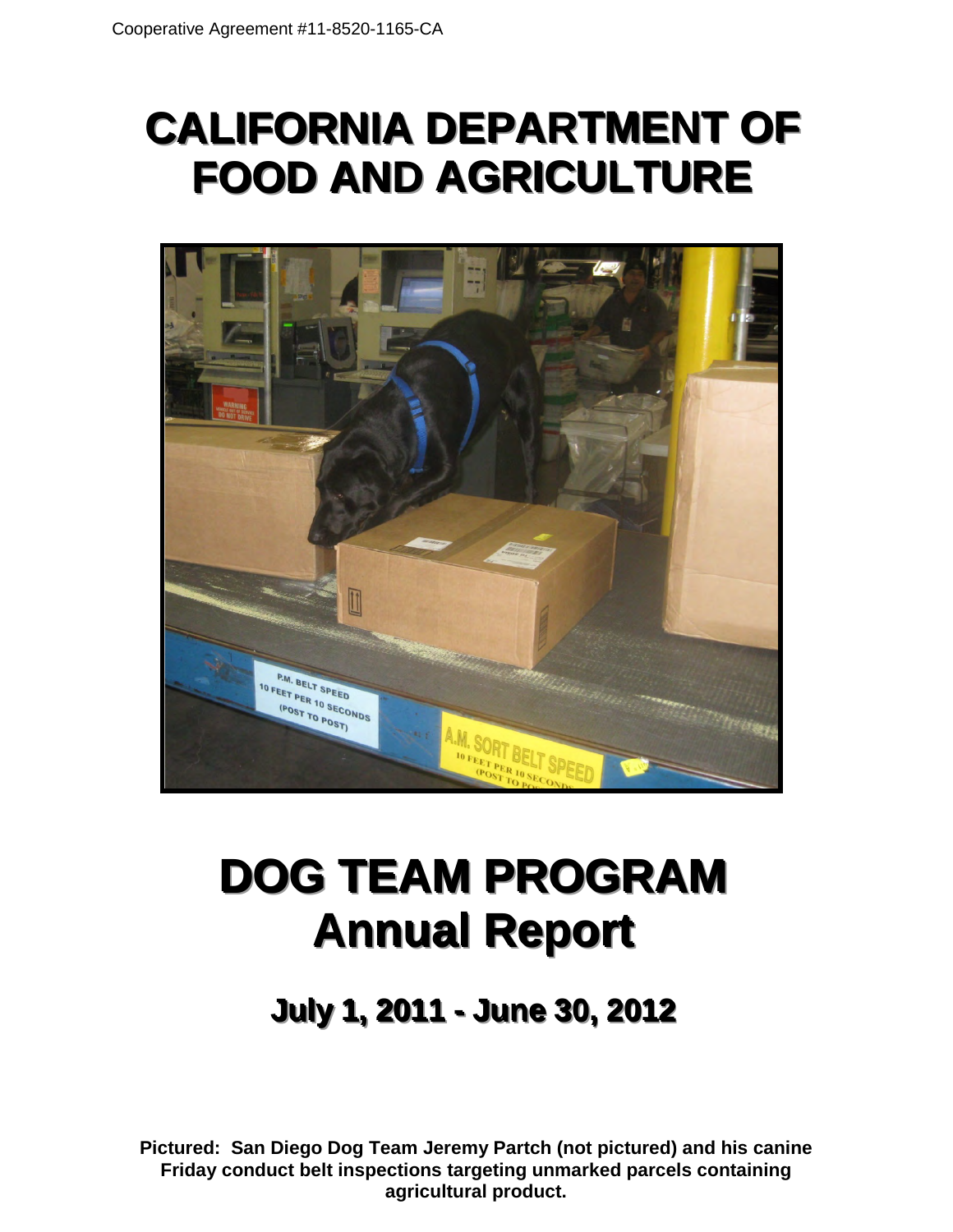## **Purpose of Cooperative Agreement #11-8520-1165-CA**

The purpose of cooperative agreement USDA #11-8520-1165-CA is to implement the use of the California Dog Teams to enhance inspection and surveillance activities related to plant products entering the State of California via parcel delivery facilities and airfreight terminals. This report is in fulfillment of USDA Cooperative Agreement #11-8520-1165-CA.

## **Work Plan Activities Performed by CDFA**

CDFA distributed funds to County Agricultural Commissioners (CAC) for the purposes of continued training and maintenance of dogs and fulfilling Dog Team activities as outlined in the work plan. CDFA acted as the liaison between CAC and the National Detector Dog Training Center (NDDTC) and was responsible for communicating significant pest finds and smuggling information to USDA/SITC.

## **Work Plan Activities Performed by County Agricultural Commissioners**

All California dog teams worked the full reporting period (July 1, 2011 – June 30, 2012): Alameda (1 team), Contra Costa (2 teams), Fresno (1 team), Los Angeles (2 teams), Sacramento (1 team), San Bernardino (2 teams), San Diego (2 teams), San Joaquin (1 team), and Santa Clara (1 team).

The California Dog Teams were distributed as outlined below **(Table 1)**.

| <b>County</b>               | <b>Area Covered</b>       |  |
|-----------------------------|---------------------------|--|
| Alameda                     | <b>Alameda County</b>     |  |
| <b>Contra Costa Team #1</b> | San Francisco Bay Area    |  |
| Contra Costa Team #2        | San Francisco Bay Area    |  |
| Fresno                      | <b>Fresno County</b>      |  |
| Los Angeles Team #1         | Los Angeles               |  |
| Los Angeles Team #2         | Los Angeles               |  |
| Sacramento                  | <b>Sacramento Valley</b>  |  |
| San Bernardino Team #1      | <b>Inland Empire</b>      |  |
| San Bernardino Team #2      | <b>Inland Empire</b>      |  |
| San Diego Team #1           | <b>San Diego County</b>   |  |
| San Diego Team #2           | <b>San Diego County</b>   |  |
| San Joaquin                 | <b>San Joaquin County</b> |  |
| Santa Clara                 | South Bay Area            |  |

## **TABLE 1: Distribution of CA Dog Teams**

On December 5, 2011, Sacramento County canine Roxie, deployed to handler Jennifer Berger, was retired due to the medical condition Diabetes Insipidus. After a valid effort by handler and veterinarian to remedy canine Roxie's symptoms from affecting her work, CDFA requested an evaluation by the NDDTC of the canine's performance/medical summary and veterinary records/recommendation. The NDDTC determined canine Roxie should be retired from the California Dog Team Program due to the inability to consistently perform her work as an agricultural detector canine. The handler adopted Roxie and the NDDTC provided a replacement canine in January 2012.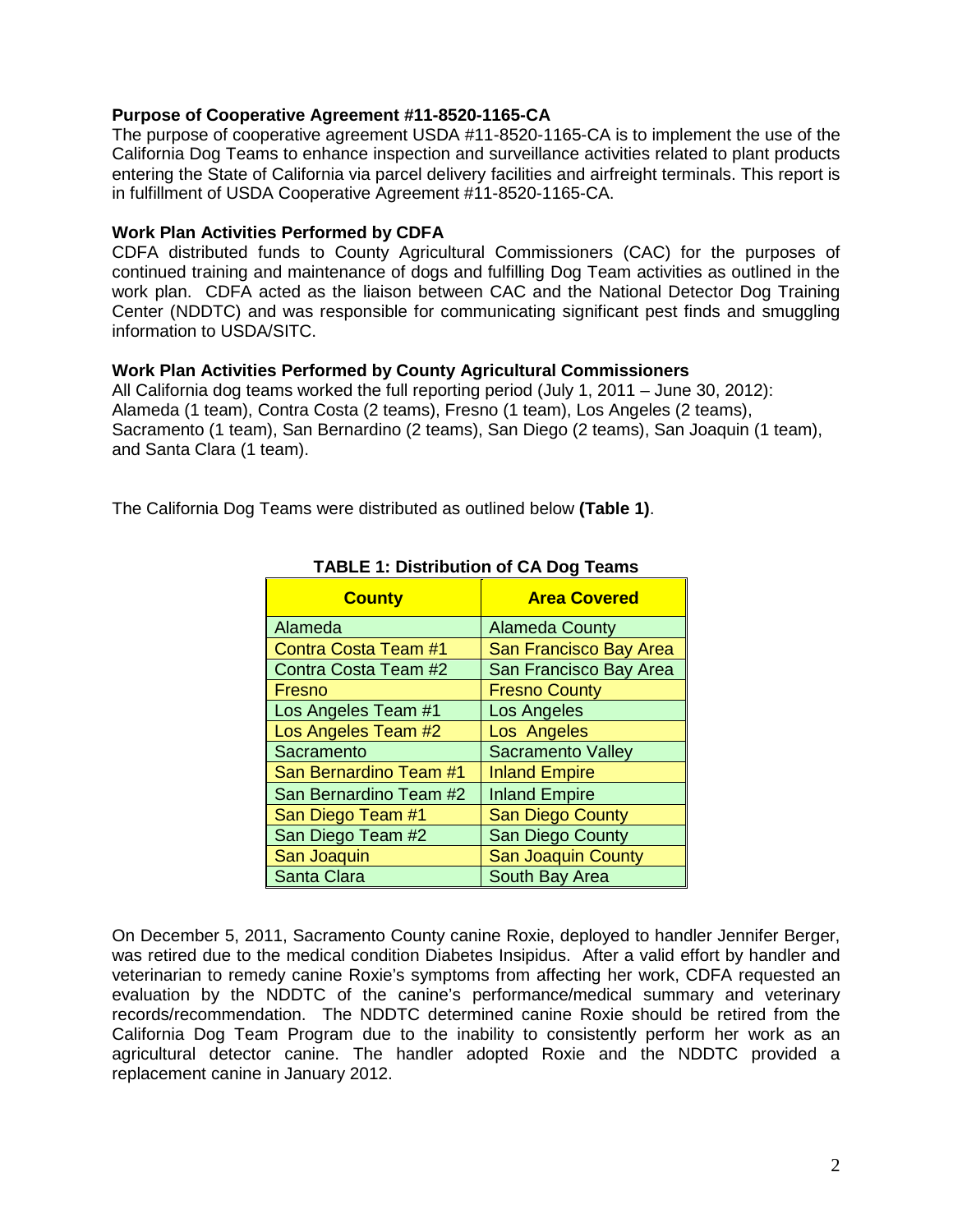## **County Agricultural Commissioners' Accomplishments:**

The California Dog Teams have demonstrated that unmarked parcels present a high-risk pathway for harmful pests to enter California **(Table 2)**. Between July 1, 2011 – June 30, 2012, California Dog Teams alerted on 41,002 total marked and unmarked parcels containing agricultural products. Of the total alerts, 2,925 were unmarked parcels containing agricultural commodities **(Table 3)**. A total of 124 pests were intercepted during the reporting period, which included 21 actionable A-rated pests and 103 actionable Q-rated pests **(Table 4)**. Some of these interceptions involved multiple pest specimens in a single package. Additionally, due to the efforts of the California Dog Teams, 1,948 rejections were issued for violations of state and federal plant quarantine laws and regulations.

## **TABLE 2: CA Dog Teams -Parcels, Pests and Violations**

| <b>Total Parcels Alerted on by Dog</b>                          | 41,002 |
|-----------------------------------------------------------------|--------|
| <b>Total Parcels Unmarked with Agricultural Commodities</b>     | 2,925  |
| <b>Total A &amp; Q Pests</b>                                    | 124    |
| <b>Total Violations of Plant Quarantine Law and Regulations</b> | 1,948  |

## **Trends in Unmarked Parcels**

During the reporting period (July 1, 2011 – June 30, 2012), Dog Teams conducted inspections at a total of 123 facilities throughout the state. During that time, the number of unmarked parcels found to contain agricultural products were highest in the month of December and May; both months had a total of 328 reported unmarked parcels each month, with July having the second highest number of unmarked parcels found to contain agricultural products (298) **(Table 3).**

## **TABLE 3: Detections of Unmarked Parcels**

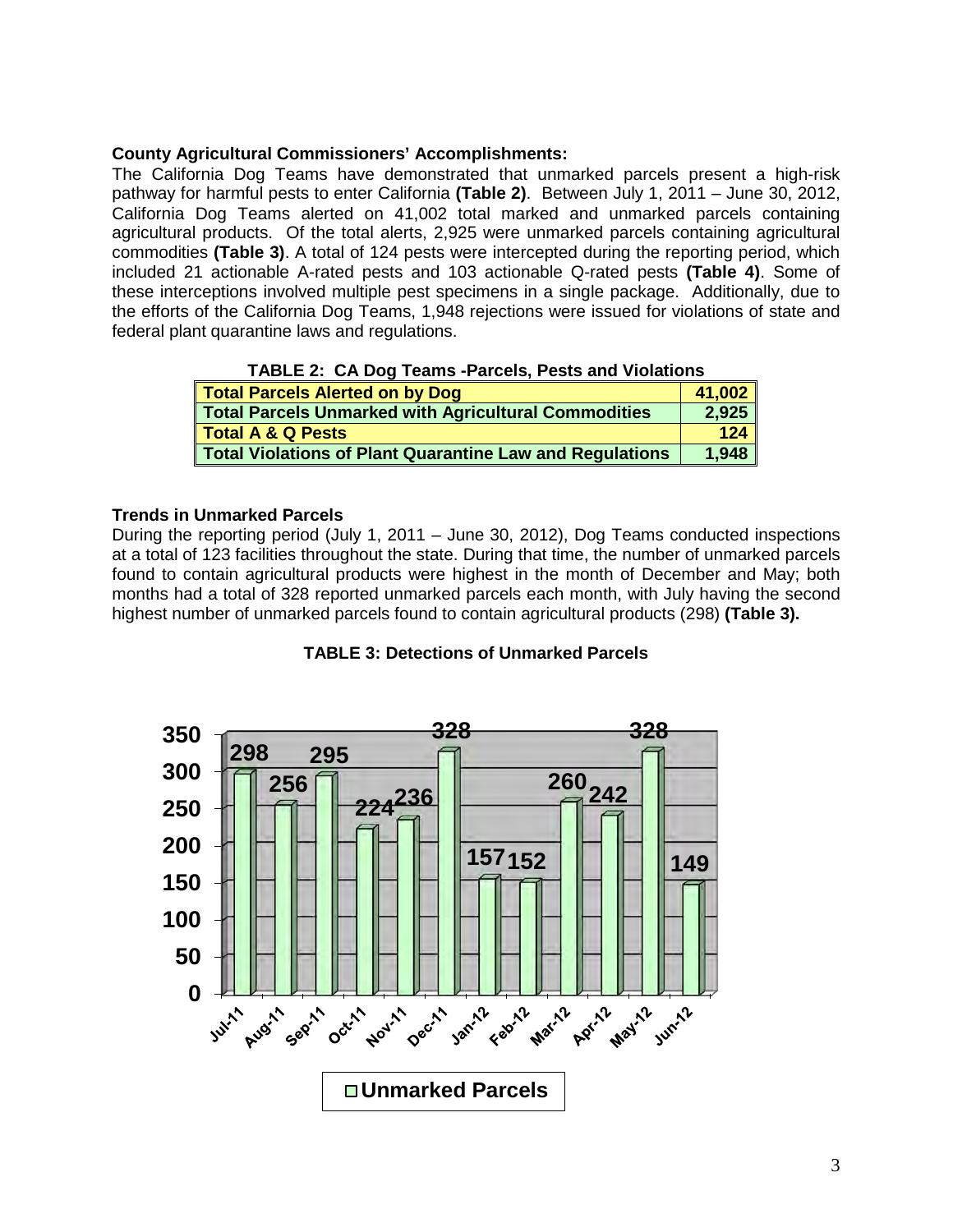## **Significant Pest Interceptions**

The table below lists the number and type of actionable pests found as a result of the efforts of the California Dog Teams during the reporting period. Following the tables is a narrative of interesting finds during the reporting period.

| Number of            |                         |                                |        |             |
|----------------------|-------------------------|--------------------------------|--------|-------------|
| <b>Interceptions</b> | <b>Scientific Name</b>  | <b>Common Name/ Notes</b>      | Rating | Origin      |
| 1                    | Acanthoscelides sp.     | Seed Beetle                    | Q      | unknown     |
| $\mathbf{1}$         | Aleurotulus anthuricola | Anthurium Whitefly             | Q      | Hawaii      |
| $\overline{2}$       | Aleyrodidae             |                                | Q      | unknown     |
| $\mathbf{1}$         | Alga                    | an alga                        | Q      | Florida     |
| $\overline{2}$       | Aonidiella orientalis   | <b>Oriental Scale</b>          | Α      | Florida     |
| 6                    | Aphididae               | Nymphs only                    | Q      | Hawaii      |
| $\overline{2}$       | Aphididae               |                                | Q      | unknown     |
| $\mathbf{1}$         | Aphodius sp. or near    | Dung Scarab Beetle             | Q      | unknown     |
| $\mathbf{1}$         | Arctiidae               | 1st instar                     | Q      | Florida     |
| $\mathbf{1}$         | Asiothrixus             | pupae                          | Q      | Hawaii      |
| $\mathbf{1}$         | Aulacaspis yasumatsui   | Cycad Aulacaspis Scale         | Q      | Hawaii      |
| $\mathbf{1}$         | Ceroplastes sp.         | <b>Wax Scale</b>               | Q      | unknown     |
| 1                    | Ceroplastes stellifer   | Adult female                   | Q      | Hawaii      |
| $\mathbf{1}$         | Ceroplastes stellifer   | Adult female                   | Q      | unknown     |
| $\mathbf{1}$         | Chionaspis sp.          | <b>Armored Scale</b>           | Q      | Florida     |
| $\mathbf{1}$         | Chrysodeixis eriosoma   | Green Garden Looper            | Α      | Hawaii      |
| $\mathbf{1}$         | Cicadellidae            | rare cicadellidae              | Q      | unknown     |
| $\mathbf{1}$         | Coccidae                | 1st instar                     | Q      | Florida     |
| $\mathbf{1}$         | Coccus viridis          | <b>Green Scale</b>             | Α      | Hawaii      |
| $\mathbf{1}$         | Curculionidae           |                                | Q      | unknown     |
| $\mathbf{1}$         | Diaspididae             |                                | Q      | India       |
|                      |                         |                                |        | Puerto      |
| $\mathbf{1}$         | Diaspididae             | immature male, alive           | Q      | Rico        |
| $\mathbf{1}$         | Diaspididae             | immature                       | Q      | unknown     |
| $\mathbf{1}$         | Drosophilidae           | possible Zaprionus indianu     | Q      | Florida     |
| $\mathbf{1}$         | Dysmicoccus boninsis    | <b>Sugarcane Mealybug</b>      | Q      | Hawaii      |
| 4                    | Dysmicoccus grassii     | Mealybug                       | Α      | Florida     |
| $\mathbf{1}$         | Dysmicoccus neobrevipes | <b>Gray Pineapple Mealybug</b> | Q      | Florida     |
| $\mathbf{1}$         | Euwallacea sp.          | Scolytid Beetle                | Q      | Hawaii      |
| $\mathbf 1$          | Fiorinia theae          | Tea Scale                      | Α      | N. Carolina |
| $\mathbf{1}$         | Frankliniella invasor   | Adult female                   | Q      | Hawaii      |
| $\mathbf{1}$         | Frankliniella schultzei | <b>Cotton Bud Thrips</b>       | Q      | unknown     |
| $\mathbf 1$          | Frankliniella sp.       | <b>Flower Thrips</b>           | Q      | Hawaii      |
| $\overline{2}$       | Fulgoroidae             | nymph                          | Q      | Hawaii      |

**TABLE 4: Significant Pests, A- and Q-Rated Interceptions**  July 1, 2011 – June 30, 2012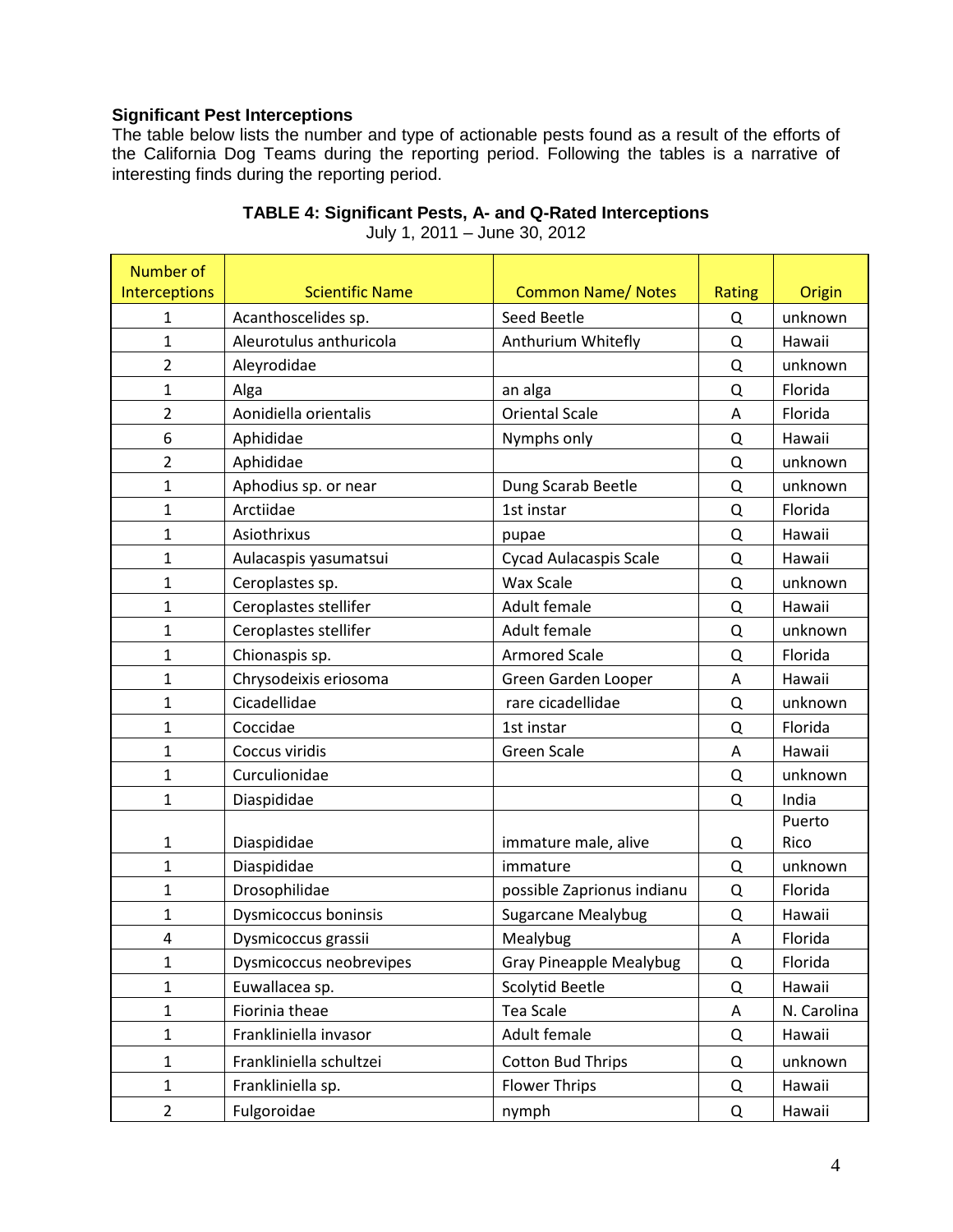| Number of      |                               |                           |        |         |
|----------------|-------------------------------|---------------------------|--------|---------|
| Interceptions  | <b>Scientific Name</b>        | <b>Common Name/ Notes</b> | Rating | Origin  |
| $\mathbf{1}$   | Gastropoda                    |                           | Q      | Hawaii  |
| $\mathbf{1}$   | Gastropoda                    | exotic                    | Q      | unknown |
| $\mathbf{1}$   | Geometridae                   |                           | Q      | Florida |
| $\mathbf 1$    | Geometridae                   |                           | Q      | Hawaii  |
| 1              | Geotomus pygmaeus             | <b>Burrowing Bug</b>      | Q      | Hawaii  |
| 1              | Graphocephala                 | coceinea or near          | Q      | unknown |
| $\mathbf{1}$   | Halysidota tessellaris        | Pale Tussock Moth         | Α      | unknown |
| 1              | Hemiberlesia sp.              | <b>Armored Scale</b>      | Q      | Hawaii  |
| 1              | Hemiberlesia sp.              | <b>Armored Scale</b>      | Q      | Mexico  |
| 1              | Hemiptera                     | Auchenorrhyncha           | Q      | unknown |
| $\mathbf{1}$   | Hymenoptera                   |                           | Q      | unknown |
| 3              | Insecta-Insect eggs           | Insect eggs               | Q      | Florida |
| 5              | Insecta-Insect eggs           | Insect eggs               | Q      | Hawaii  |
| $\mathbf{1}$   | Insecta-Insect eggs           | Insect eggs               | Q      | unknown |
| $\mathbf 1$    | Lepidoptera                   | Egg (shell only)          | Q      | Hawaii  |
| $\overline{2}$ | Maconellicoccus hirsutus      | Mealybug                  | Α      | Florida |
|                |                               |                           |        | Puerto  |
| 1              | Maconellicoccus hirsutus      | Mealybug                  | Α      | Rico    |
| $\mathbf 1$    | Maconellicoccus hirsutus      | Mealybug                  | Α      | unknown |
| 1              | Milviscutulus mangiferae      | Mango Shield Scale        | Q      | Florida |
| 1              | Noctuidae                     |                           | Q      | Hawaii  |
| $\mathbf 1$    | Noctuidae                     | 1st instar                | Q      | unknown |
| 1              | Ochetellus glaber             | Ant                       | Q      | Hawaii  |
| $\mathbf{1}$   | Pentatomidae                  | eggs                      | Q      | unknown |
| $\mathbf 1$    | Pentatomidae                  | egg shells                | Q      | Florida |
| 2              | Pheidole megacephala          | <b>Bigheaded Ant</b>      | Q      | Florida |
| $\overline{2}$ | Pheidole megacephala          | <b>Bigheaded Ant</b>      | Q      | Hawaii  |
| $\mathbf{1}$   | Pheidole megacephala          | <b>Bigheaded Ant</b>      | Q      | unknown |
| 3              | Pheidole sp.                  | Ant                       | Q      | Florida |
| 4              | Pheidole sp.                  | Ant                       | Q      | Hawaii  |
| $\overline{2}$ | Pheidole sp.                  | Ant                       | Q      | unknown |
| 4              | Pinnaspis buxi                | <b>Boxwood Scale</b>      | Α      | unknown |
| $\mathbf{1}$   | Pinnaspis strachani           | Lesser Snow Scale         | Α      | Florida |
| $\mathbf{1}$   | Pseudaulacaspis brimblecombei |                           | Q      | Hawaii  |
| $\mathbf 1$    | Pseudaulacaspis pentagona     | White Peach Scale         | Α      | Hawaii  |
| 6              | Pseudococcidae                | crawlers                  | Q      | Hawaii  |
| $\overline{2}$ | Pseudococcidae                | immature                  | Q      | unknown |
| $\mathbf{1}$   | Pseudococcus odermatti        | Mealybug                  | Q      | Florida |
| $\mathbf 1$    | Pseudococcus sp.              | Mealybug                  | Q      | Hawaii  |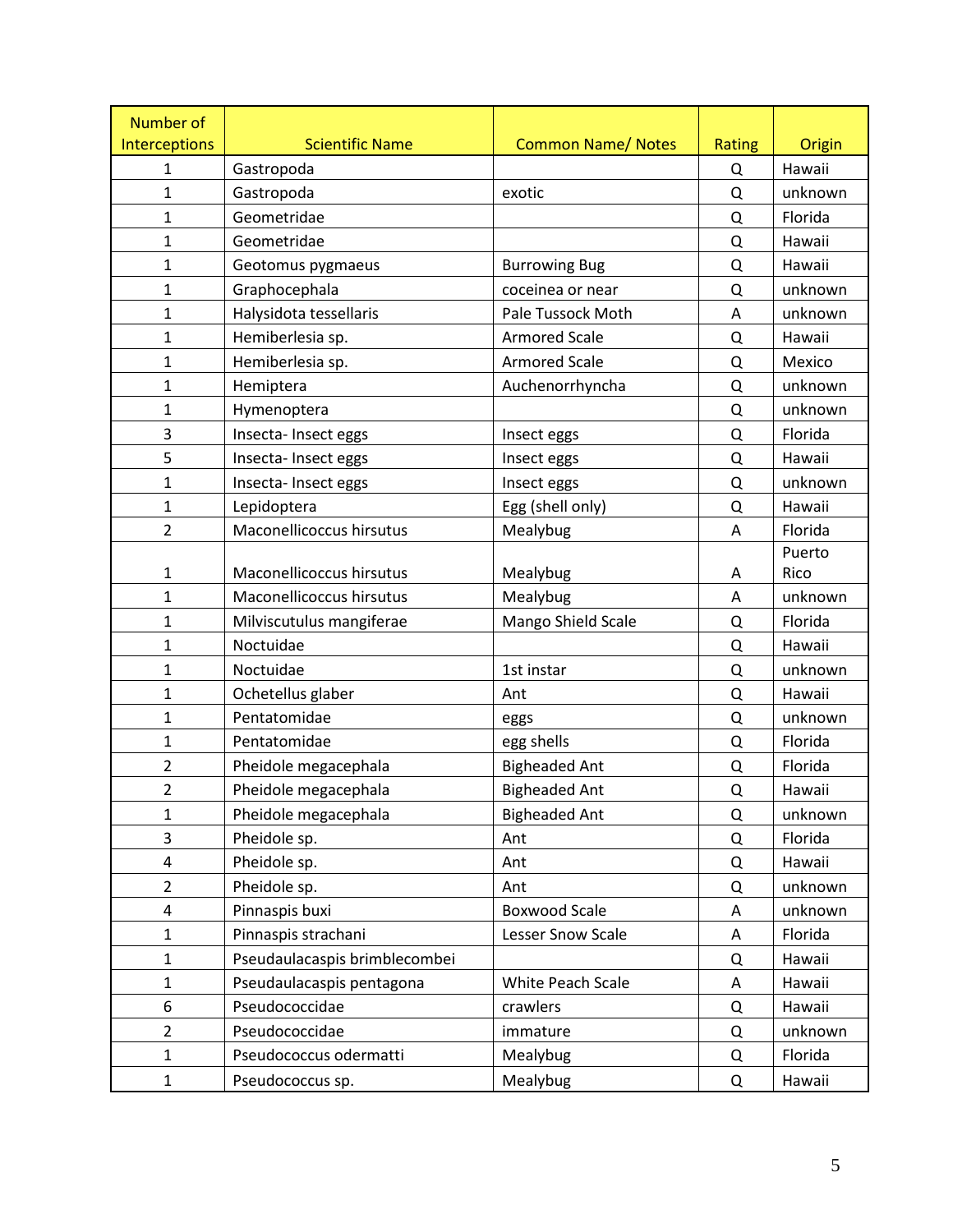| Number of            |                          |                          |        |            |
|----------------------|--------------------------|--------------------------|--------|------------|
| <b>Interceptions</b> | <b>Scientific Name</b>   | <b>Common Name/Notes</b> | Rating | Origin     |
|                      |                          |                          |        | Puerto     |
| 1                    | Radionaspis indica       | Mango Scale              | Q      | Rico       |
| 1                    | Rotylenchulus reniformis | <b>Reniform Nematode</b> | A      | unknown    |
| 1                    | Tapinoma melanocephalum  | <b>Black Headed Ant</b>  | Q      | Hawaii     |
| 3                    | Technomyrmex albipes     | Ant                      | Q      | Hawaii     |
| $\mathbf{1}$         | Technomyrmex albipes     | Ant                      | Q      | unknown    |
| 2                    | Thrips maculicollis      | <b>Thrips</b>            | Q      | Hawaii     |
| 1                    | Thysanofiorinia nephelii | Longan Scale             | Q      | Florida    |
| $\overline{2}$       | Thysanoptera             | larvae                   | Q      | Hawaii     |
| 1                    | Tineidae                 |                          | Q      | unknown    |
| 1                    | Tortricidae              |                          | Q      | California |
| 1                    | Tortricidae              |                          | Q      | Florida    |
| 1                    | Tortricidae              |                          | Q      | unknown    |
| 1                    | Zabrotes sp.             | <b>Bean Weevil</b>       | Q      | unknown    |
| <b>Total: 124</b>    |                          |                          |        |            |

**A-rated**, a pest of economic or environmental detriment and is either not known to be established in California or it is present in a limited distribution that allows for the possibility of eradication or successful containment.

**Q-rated**, an organism or disorder suspected to be of economic or environmental detriment, but whose status is uncertain because of incomplete identification or inadequate information.

## *Significant Interceptions*

## *'Lei' Down…Good Dog! PDR: 1630054*



**Introducing San Bernardino County agriculture detector dog Bishop!**

On July 5, 2011, San Bernardino County's newest Dog Team, Kristina Cummings and Bishop, sniffed out an unmarked 8 lb. shipment of leis at the Ontario Airport. The parcel originated in Hilo, Hawaii and was stamped "HDOA-USDA Release"; however, it did not have the required markings on the outside of the parcel. Additionally, after an inspection of the product inside the parcel (leis), insect samples were collected and submitted to the lab for identification. A Notice of Rejection was issued for the following CA Food and Agriculture Codes (FAC):

- CA FAC 6421, Markings
- CA FAC 6461.5, Live Pests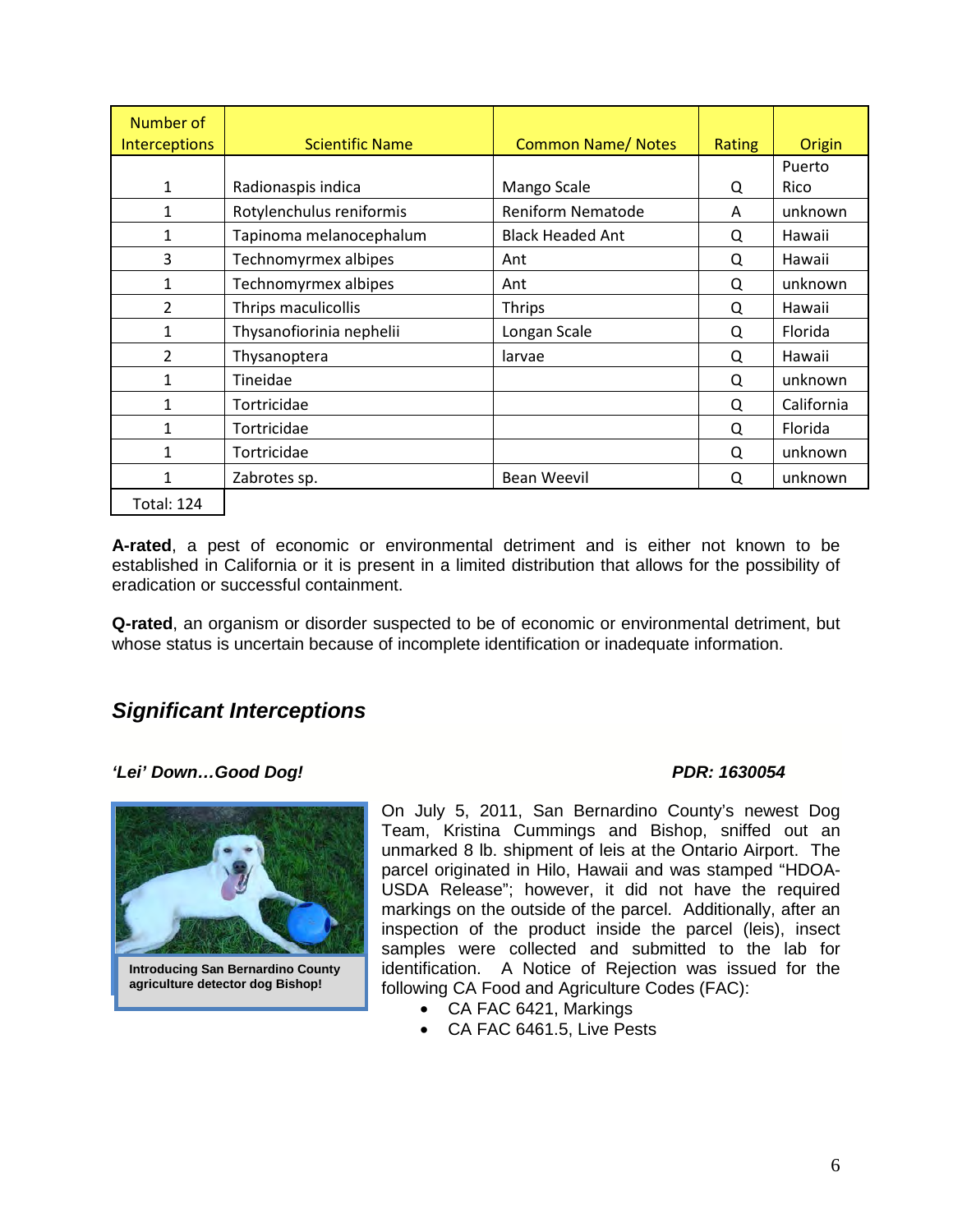Lab results revealed that the leis made of *Fragraea berteriana* flowers were infested with Q-rated *Thrips maculicollis*. The leis were destroyed by the County.

Interestingly, CDFA and HDOA had recently been working together regarding this pest. The CDFA lab notified HDOA of the first identification of this thrip from Hawaii (June 17, 2011) because this species was not known to be established in Hawaii. After review of their



**on leis from Hawaii**

records, HDOA determined that this species may have been misidentified as *T. leeuweni* or near *T. leeuweni* or *Thrips sp*. for many years. CDFA will continue to notify HDOA of interceptions of *T. maculicollis* so that HDOA can confirm the establishment of *T. maculicollis* in the Hawaiian environment.



**Kristina Cumming & Bishop hard at work** Kristina and Bishop joined the California Dog Team Program after graduating from the National Detector Dog Training Center in December 2010.

Bishop is a yellow Labrador that was rescued from an animal shelter in Newnan, GA. He is the largest dog in the

Program weighing close to 80 lbs. While Bishop is large in body size, he has quite a short tail (only a

few inches long!) which makes him stand out among the Labrador breed as well as among his fellow detector dogs.

After inspecting the terminals, Bishop's favorite playtime activity is chasing a ball at the park and playing with his friend (fellow San Bernardino agriculture canine) "Kiwi".



**Bishop and Kiwi at play!**

## **Hawkeye was "Longan" to Catch Something... PDR: 1512703**



**Santa Clara canine, Hawkeye, alerting on a box of longans**

On July 26, 2011, Santa Clara County's dog team, Hawkeye, his handler Tino Manchaca, and biologist Jennifer Gracy, intercepted a box from Florida containing longan fruit. Stems and leaves were attached to the fruit indicating that this was not a commercial shipment. Backyard grown longans are prohibited under California State Exterior Quarantine for Caribbean fruit fly (California Code of Regulations (CCR) Section [3252](http://pi.cdfa.ca.gov/pqm/manual/pdf/303.pdf)), unless treated. Backyard longans may have cracks which can lead to infestation of Caribbean fruit fly. As per Pest Exclusion Advisory No. [27-2011](http://www.cdfa.ca.gov/countyag/postings/files/PEA_27-2011_Flor.pdf), longans (and lychees) from Florida must be shipped from approved, commercial shippers.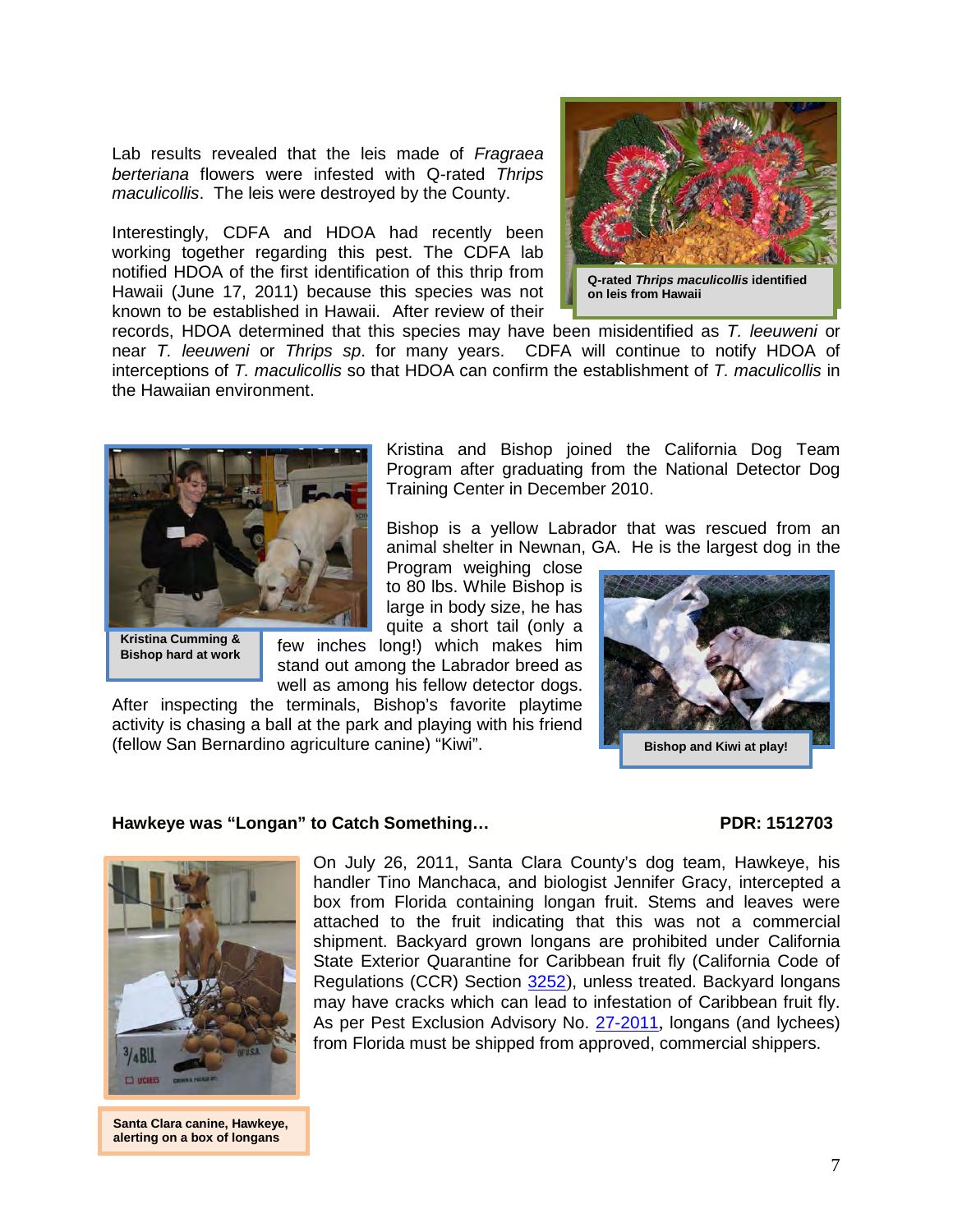

In addition, there were no markings on the box indicating it contained longans or where they were grown. The shipper was contacted and informed the requirements of CCR Section [3252](http://pi.cdfa.ca.gov/pqm/manual/pdf/303.pdf) and California Food and Agricultural Code (FAC) Section [6421](http://www.leginfo.ca.gov/cgi-bin/displaycode?section=fac&group=06001-07000&file=6421) (package markings).

The longans were inspected and scale insects were found on the fruit. Samples submitted to the lab were confirmed as *Thysanofiorinia nephelii* (longan scale), a Q-rated pest.

The shipment was rejected and destroyed by the County and a Notice of Rejection was written for violation of FAC Section 6421 and CCR Section 3252.

## **Drake 'Nose' Citrus North City Construction City Construction City Construction NOR 370R2011800397**

On August 18, 2011, San Diego Dog Team Ted Olsen and Drake intercepted a UPS parcel containing ten Kaffir lime plants originating from Florida. Although there was no return address on the parcel, the tracking information indicated it had been sent from a UPS store in Margate, FL.

> Assisting inspectors Priscilla Yeaney and Kristi Conway got down to business looking for any potential pest threats. Because of the large number of serious citrus pests in Florida, they conducted a very

thorough inspection for insects (including Asian citrus psyllid), submitted root and soil samples for nematode testing, and plant samples for



**Ted Olsen and Drake shown with rejected Kaffir lime plants from FL**

**Drake demonstrates how he detects unmarked parcels containing agricultural commodities by using his nose**

San Diego County appropriately completed and submitted the [SITC Referral Form](http://phpps.cdfa.ca.gov/PE/InteriorExclusion/CPTM/pdf/S0-155USDASITCFORM.pdf) due to the Federal Quarantine violations.

huanglongbing testing. Luckily all samples were confirmed

**negative** by the CDFA Plant Pest Diagnostics Center.

The Notice of Rejection cited the following violations:

7 Code of Federal Regulations (CFR) 301.75 --**Citrus Canker** 7 CFR 301.76 --**Citrus Greening and Asian Citrus Psyllid** 7 CFR 301.81 --**Imported Fire Ant** California Code of Regulations (CCR) 3250 CCR 3271 --**Burrowing and Reniform Nematode** CA Food and Agriculture Code (FAC) 6421 --**Interstate Marking Requirements**

USDA/SITC, CDFA and county staff further investigated, including a site visit to the receiver to determine if other citrus plants from Florida have been received in the past. Typical SITC investigations also include questioning the shipper and taking steps to prevent future shipments.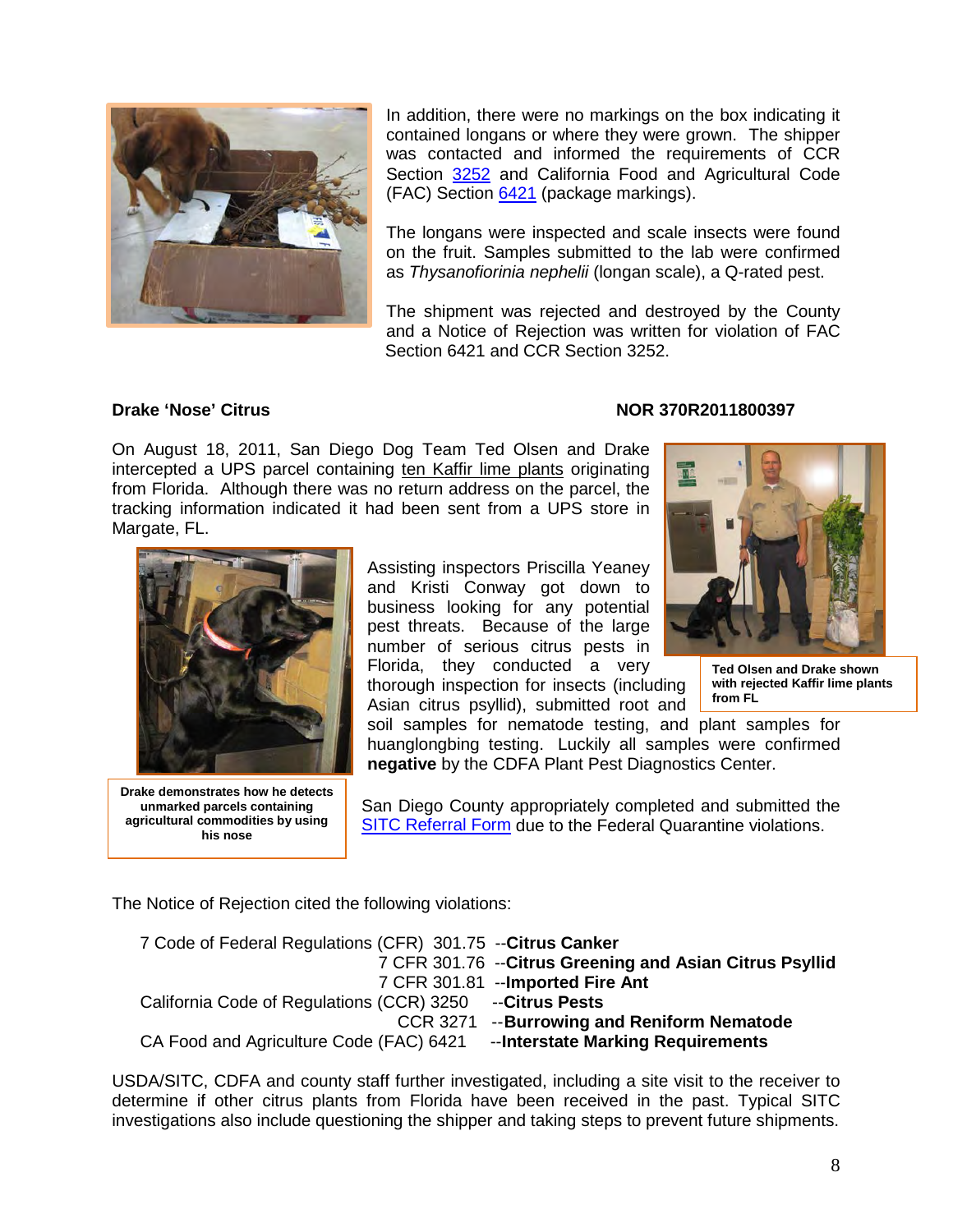# **Confiscated ti leaves**

## **'Ti' For Two? PDRs: 1561615-7, 619, 621, 623-624**

On August 19, 2011, Stephanie LeBarron, Fresno Dog Team handler, and her four-legged companion Chelsea intercepted a box containing *Cordyline* sp. (ti) leaves while working at the Fresno OnTrac terminal. Paperwork gathered from the box and telephone conversations with the shipper confirmed the ti leaves originated from Costa Rica.

Upon initial inspection at the facility, many live ants were observed. The box was sealed and brought to the office for a more detailed

inspection. At the office, Jo Harper, Ag Standards Specialist III, noticed scales on the ti leaves.

Ants, scales, and a snail were submitted to the Plant Pest Diagnostics Laboratory for identification. The pests were identified as Q-rated *Pheidole* sp. (ants), A-rated *Pinnaspis buxi* (boxwood scales), and Q-rated Gastropoda (snail). The shipment was destroyed under California Food and Agricultural Code, Section 6461.5, live pests.

Four days later, on Aug 23, 2011, Stephanie and Chelsea intercepted a similar box. Upon inspection, it contained the same product (ti leaves) and again many ants were found. The box was seized and inspected more closely at the office. After reviewing the paperwork, it was confirmed that the parcel was from the



**the infested ti leaf boxes**

same shipper and going to the same receiver as the above interception.

Scales and ants were collected and submitted to the Plant Pest Diagnostics Laboratory for identification. Again, A-rated *Pinnaspis buxi* (boxwood scales) and Q-rated *Pheidole* sp. (ants) were identified. The shipment was destroyed.

## **Two A-rated Finds, Cosmo is out of this World! PDRs: 1583275 - 1583276**

On August 24, 2011, Alameda County Dog Team Lisa Centoni and Cosmo intercepted a 13 lb. box of Florida origin *Annona squamosa* (sugar apples) at an Oakland UPS. Cosmo led Lisa right into the loaded UPS truck and reached up to alert on a box housed on the top shelf to let Lisa know it contained agriculture.



Inspector Ken Peek brought the box of sugar apples back to the office for a detailed inspection. Samples submitted to the Plant Pest

Diagnostics Laboratory were identified as A-rated *Maconellicoccus hirsutus* (mealybug) and A-rated *Dysmicoccus grassii* (mealybug). The shipment was rejected under California Food and Agricultural Codes, Section 6421 (markings) and Section 6461.5 (live pests) and destroyed.

**Cosmo with rejected box of sugar apples**

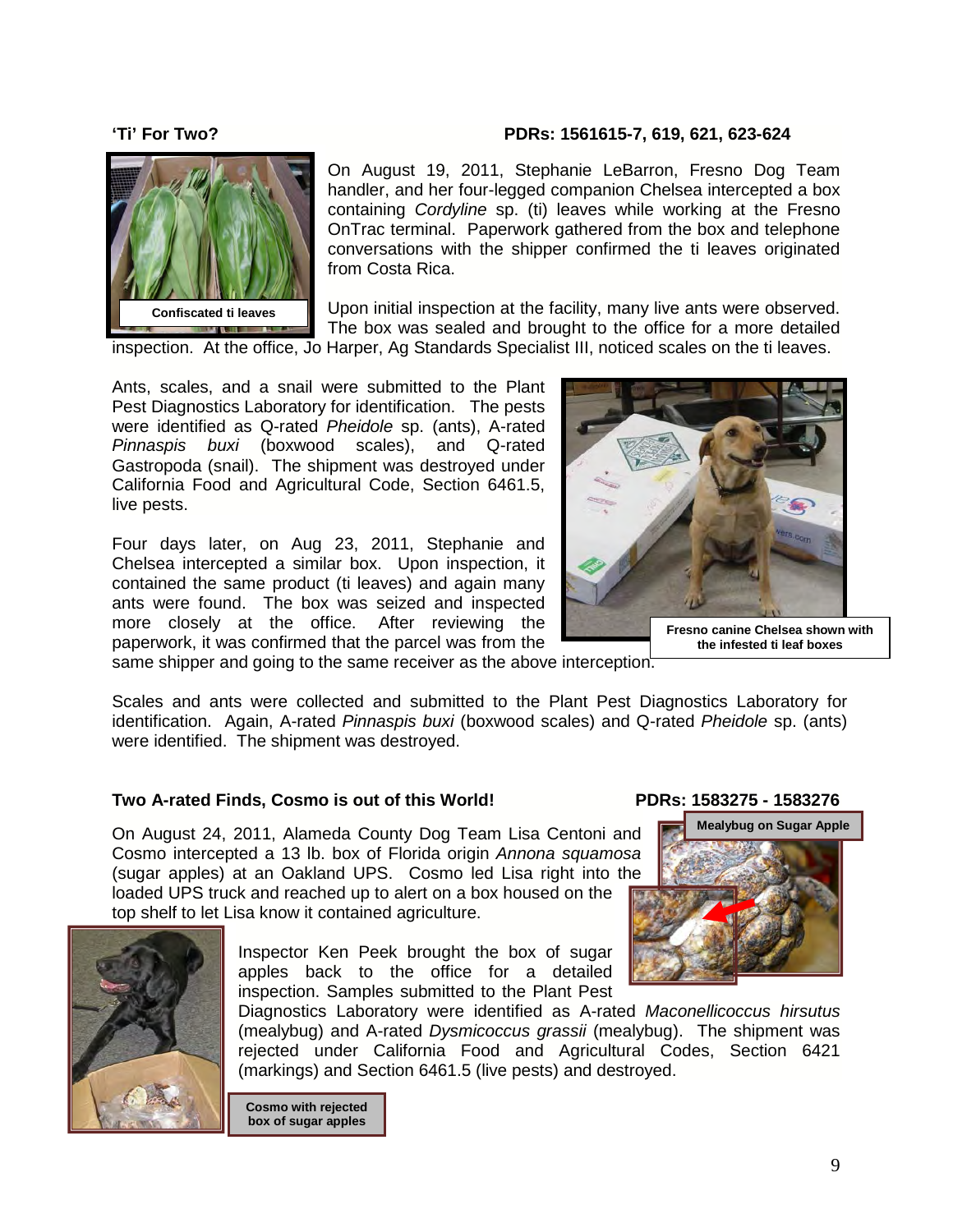Also, sugar apples from Florida are also prohibited under California State Exterior Quarantine for Caribbean fruit fly (California Code of Regulations, Section 3252), unless properly treated at origin.

Cosmo and Lisa began working together in California parcel facilities in January 2011 and are one of CDFA's newest Dog Teams. Cosmo is a Labrador mix and is approximately two years of age. Cosmo was rescued from an animal shelter in Dekalb County, Georgia just over one year ago and found his calling as an agriculture detector dog when he was brought to the USDA National Detector Dog Training Center in Newnan, Georgia.

When Lisa first met Cosmo, his favorite pastimes were leash pulling and tackling whoever dared to enter his kennel. Very soon he learned that finding fruit and scratching on boxes was a much more enjoyable game that resulted in a reward for "playing." Cosmo has adjusted very well to his new life in California and loves his job. His favorite target smell is mango but he loves all tropical fruit.

## USPS Inspections Paying Off **PDR: 1626204, 1626208-9**

On August 31, 2011 and September 1, 2011, dog team Cecilie Seigel and Bella (Contra Costa County) alerted on two parcels from Florida at the U.S. Post Office in San Jose. The boxes were marked 'perishable'. Cecilie put them on hold for Santa Clara County to inspect.

Unique to **first-class mail sent through the U.S. Post Office**, inspecting biologists must first contact and receive permission to open the parcel from either the sender or receiver.

The following morning, Santa Clara biologist Julius Calso received proper permission to open the parcels. Upon inspection, sugar apples from Florida

were found. Inspector Calso collected and submitted mealybugs and scales to the Plant Pest Diagnostics Laboratory for identification. A-rated *Dysmicoccus grassii* (mealybug) and A-rated *Pinnaspis strachani* (lesser snow scale) were identified. The infested shipments were destroyed.

A Notice of Rejection was issued for the following California Food and Agricultural Codes:

- Section 6421, Markings
- Section 6461.5, Reasonable Cause

Sugar apples from Florida are also prohibited under California State Exterior Quarantine for **Caribbean fruit fly** (California Code of Regulations, Section 3252), unless properly treated at origin.



**Cecilie Seigel and Bella**

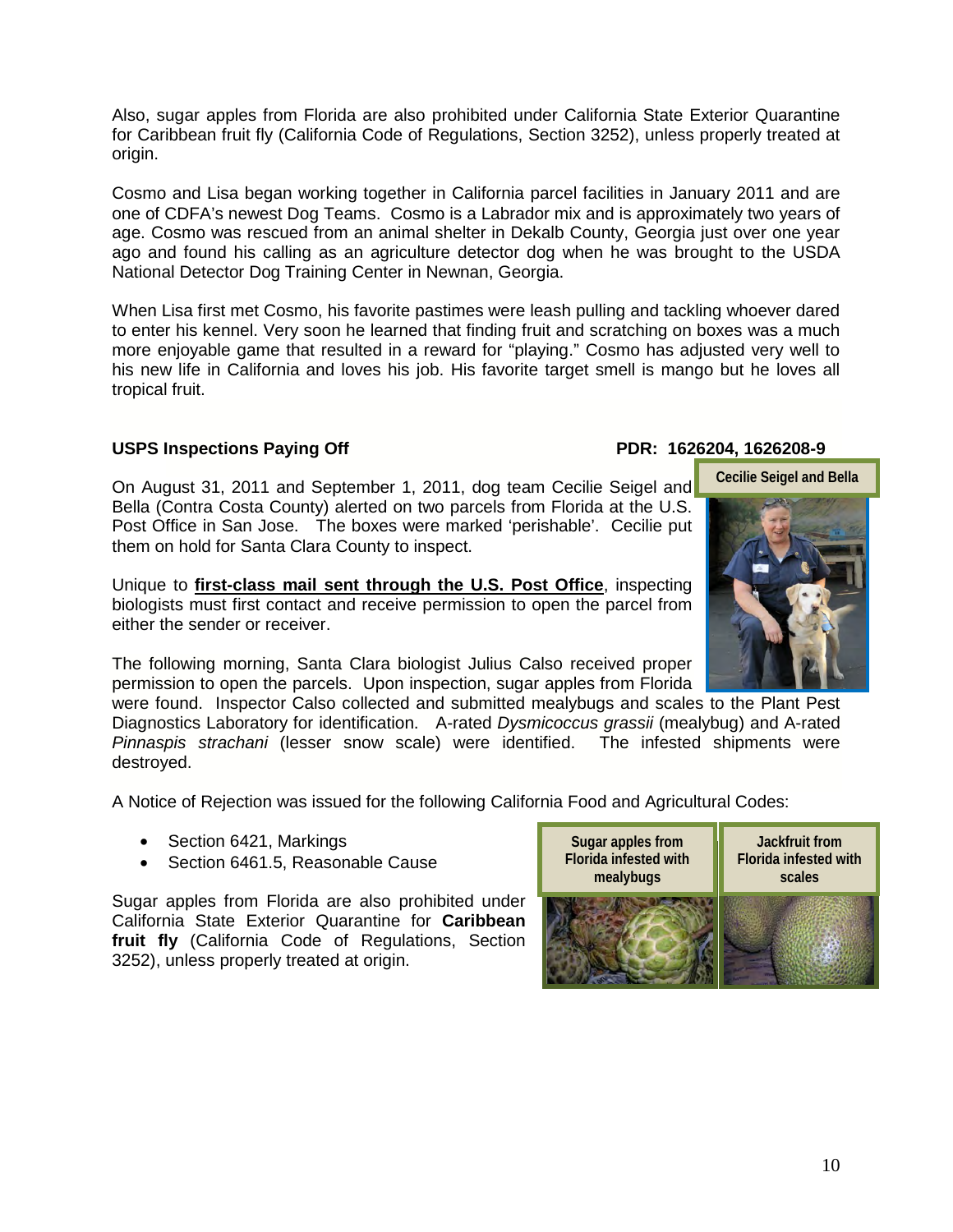## **Something Smells Fishy PDR: 190P06006310, 11**

On September 23, 2011, the Los Angeles County Dog Team of Hung Truong and Ebony set out to work at one of the busiest parcel facilities in Los Angeles County (Hawthorne, FedEx). As part of an effort by CDFA to conduct in-the-field training with County inspectors, CDFA Associate Agricultural Biologist Nara Mnatsakanian accompanied Los Angeles County Inspectors Fayek Girgis and Elvira Aclan to assist with inspection and determination of quarantine violations for parcels alerted on by Ebony. It proved to be a successful day for all.



Ebony first alerted on two unmarked boxes in a pile of other packages. Hawaiian hand-tied leis were discovered in the unmarked boxes **(Image 1)**. Upon careful inspection of the leis, scales, ants, and white flies were found and submitted to the CDFA Plant Pest Diagnostics Laboratory. The samples were confirmed as **A-rated Green Scale (***Coccus virdis)* **and Q-rated Whitefly (***Asiothrixus antidesmae)*.

The USDA certifies cut flowers shipped from Hawaii. Inspectors should expect to see these commodities arrive with the USDA "Limited Permit Stamp" or a USDA "Released" stamp.

In addition to the unmarked parcels containing infested leis, Ebony



also alerted on a parcel labeled "tropical fish", which was presented to her by Biologist Mnatsakanian and Inspector Girgis **(Image 2)**. Rather than fishies in the "tropical fish" labeled parcel, inspectors uncovered aquatic plants in plastic tubes from Florida **(Image 3)**. Inspectors found and submitted scale **Image 2 Image <sup>3</sup>**



specimens from the 'fishy' aquatic plants. **A-rated Oriental Scale** 

**(***Aonidiella orientalis)* was later confirmed by the lab.

Violations for the infested aquatic plants include:

- CA Food and Agricultural Code (FAC) 6421- Interstate Marking Requirements
- CA Code of Regulations (CCR) 3281-Hydrilla
- CA Code of Regulations (CCR) 3271- Burrowing and Reniform Nematode

All shipments were destroyed under Food and Agricultural Code, Section 6461.5 for the presence of live pests.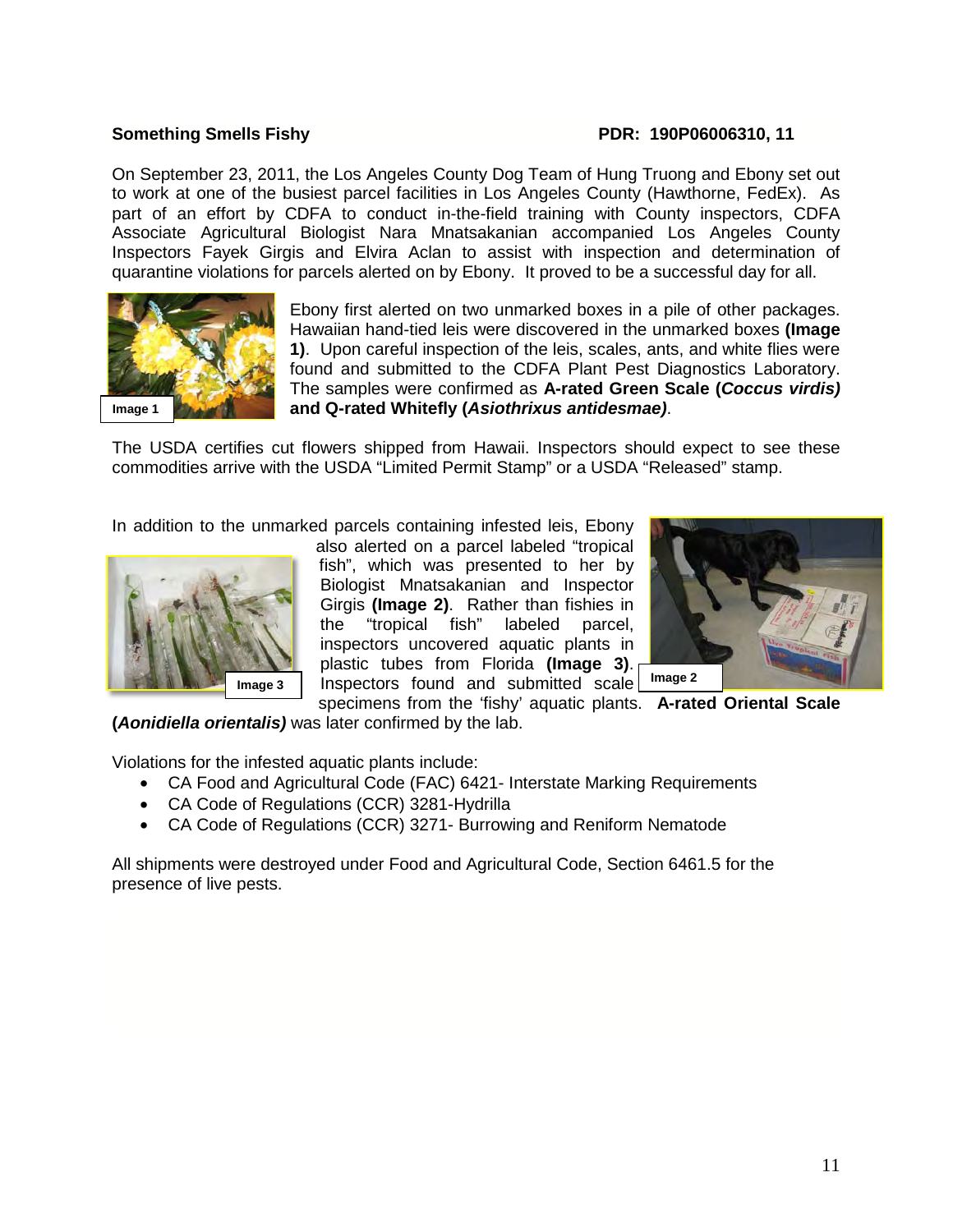## **It's a Bird, it's a Plane, NO… it's** *SUPER FRIDAY***! PDR: 1316691**



scratch…check this one!

September 29, 2011 started out early just like most days for San Diego County Dog Team Jeremy Partch, his dog Friday and Inspector Jaime Garza. Poised to protect California agriculture from invasive pests, all three entered the San Marcos UPS not knowing that this day would be one for the pest exclusion history books. Unbeknownst to all, inside this UPS was one unmarked parcel containing plants sent from Florida infested with SERIOUS invaders! *Super Friday* **(Image 1)** alerted on this inconspicuous parcel…scratch,

Upon opening the unmarked parcel, *Acacia, Alocasia* and *Amorthothallus* plants with roots and soil were uncovered **(Image 2)**. *Super Friday* received her treat for correctly alerting on a parcel containing agriculture; good girl. Inspector Garza quickly sealed the parcel and set it aside for a closer inspection back at the office. The inspection resulted in the capture of a suspect ant which was submitted to CDFA for identification. Inspector Garza, quick on his toes, also

deduced that this plant material may present a risk for introducing Burrowing or Reniform nematode so decided to also submit root and soil samples for nematode testing. What a great decision that would turn out to be!

On October 4, 2011, the CDFA Plant Pest Diagnostics Laboratory confirmed that the team had nabbed not only a Q-rated bigheaded ant *(Pheidole megacephala*) but also one of California agriculture's most wanted pests, **A-rated Reniform nematode** *(Rotylenchulus reniformis*)!!!



After contacting the shipper, the County learned that the parcel was sent from a California

resident visiting Florida to his home in California. The shipper, and in this case also the receiver, purchased the plants from a Home Depot in Florida and claimed to have no knowledge of restrictions for shipping plant material to California. San Diego County educated the shipper of the requirements to ensure future compliance. They also worked with UPS to determine if similar parcels from Florida have been shipped to this receiver.

Reniform nematode is a serious pest of over 115 plant genera. A few of the economically important crops impacted by Reniform nematode include cotton, sweet potato, soybean and many vegetable crops including lettuce and tomato. Reniform nematode is not detectable with the naked eye; samples must be submitted to the lab for identification.



**Handler Jeremy Partch and incognito Super Friday**

Because no certification accompanied the parcel, a Notice of Rejection was issued for the following violations:

- CA Code of Regulations (CCR) 3271- Burrowing and Reniform Nematode
- Federal Domestic Quarantine, 7 CFR 301.81 Imported Fire Ant
- Food and Agricultural Code, Section 6421 (markings)
- Food and Agricultural Code, Section 6461.5 (live pests)
- The shipment was destroyed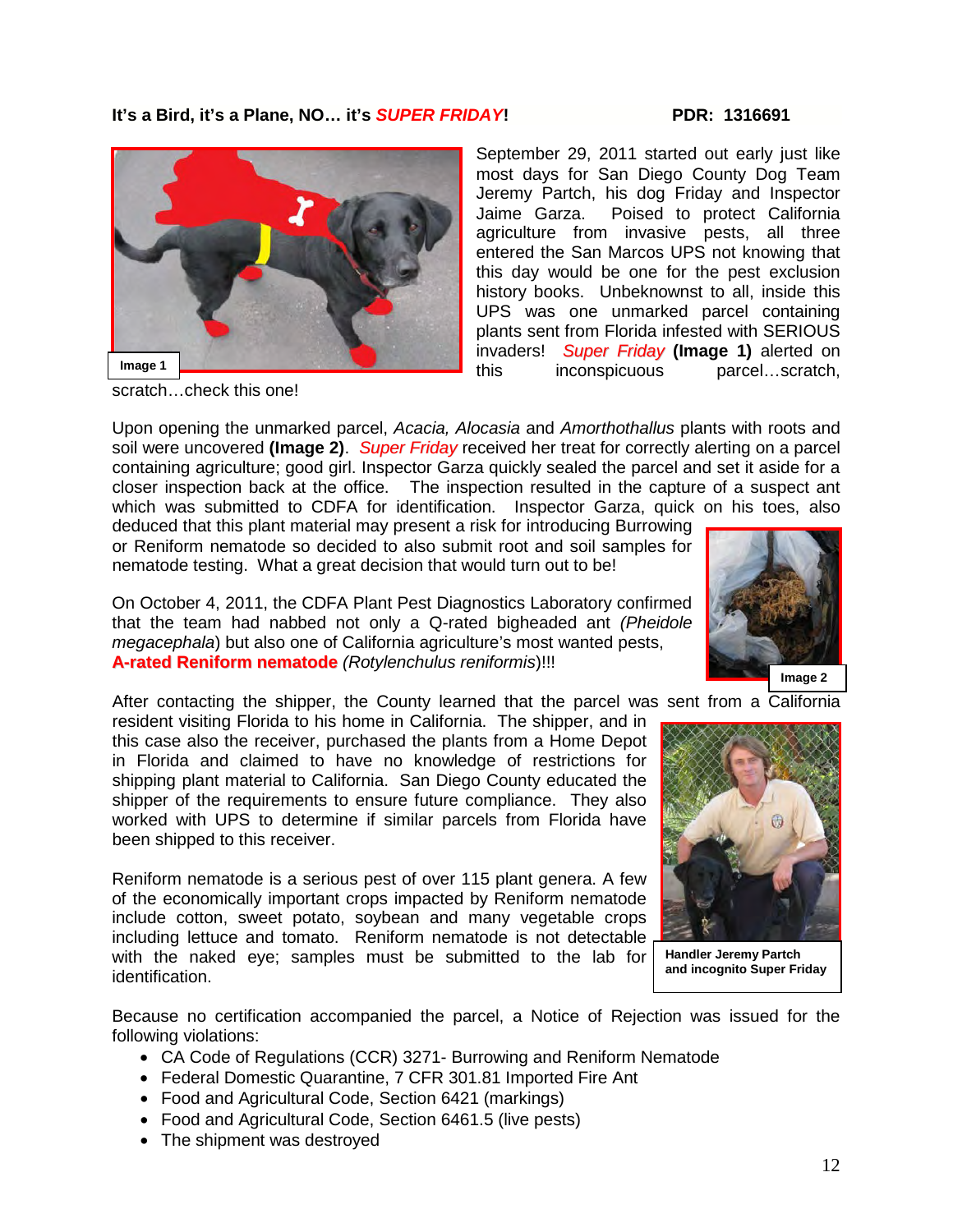## **Kiwi's Ant Find PDR: 1638157**



On January 26, 2012, at FedEx Ontario Airport, San Bernardino County Dog Team Handler Mike Cochrane, dog Kiwi, and Inspector Hardeman intercepted an unmarked box of taro root from Florida. Certification did not accompany the shipment.



Eight pest vials and a nematode

sample were submitted to the PPD laboratory for identification. A sample submitted under PDR number 1638157 was identified as Q-rated *Pheidole* sp.

**Shipment of Taro Root**

162).

Many C-rated pests were also identified from this taro root shipment (PDRs 1638155-156, 158-

The shipment was rejected and destroyed due to the following:

- California Food and Agricultural Code, [Section 6461.5](http://www.leginfo.ca.gov/cgi-bin/displaycode?section=fac&group=06001-07000&file=6461-6465) (reasonable cause)
- California Food and Agricultural Code, Section 6421 (markings)
- Lack of certification for Federal Domestic Quarantine 301.81 (imported fire ant)
- Lack of certification for CA State Exterior Quarantine 3271 (burrowing and reniform nematode)



**San Bernardino County Dog Team, Mike Cochrane and Kiwi – working together since January 2011**



**Kiwi shown alerting on a parcel and awaiting her reward** 

## **Pests on Sweet Peas Propose Propose PDR: 1630350, 1638821, 823**

On February 15, 2012, San Bernardino dog team handler Mike Cochrane and dog Kiwi intercepted a pest infested five-pound parcel containing sweet pea plants. The origin of the plant material was unknown because the package lacked proper markings.

Samples submitted to the Plant Pest Diagnostics Laboratory in Sacramento were identified as the following Q-rated pests:

Aleyrodidae Family (whitefly), Aphididae Family (aphid) and C*eroplastes* sp. (wax scale)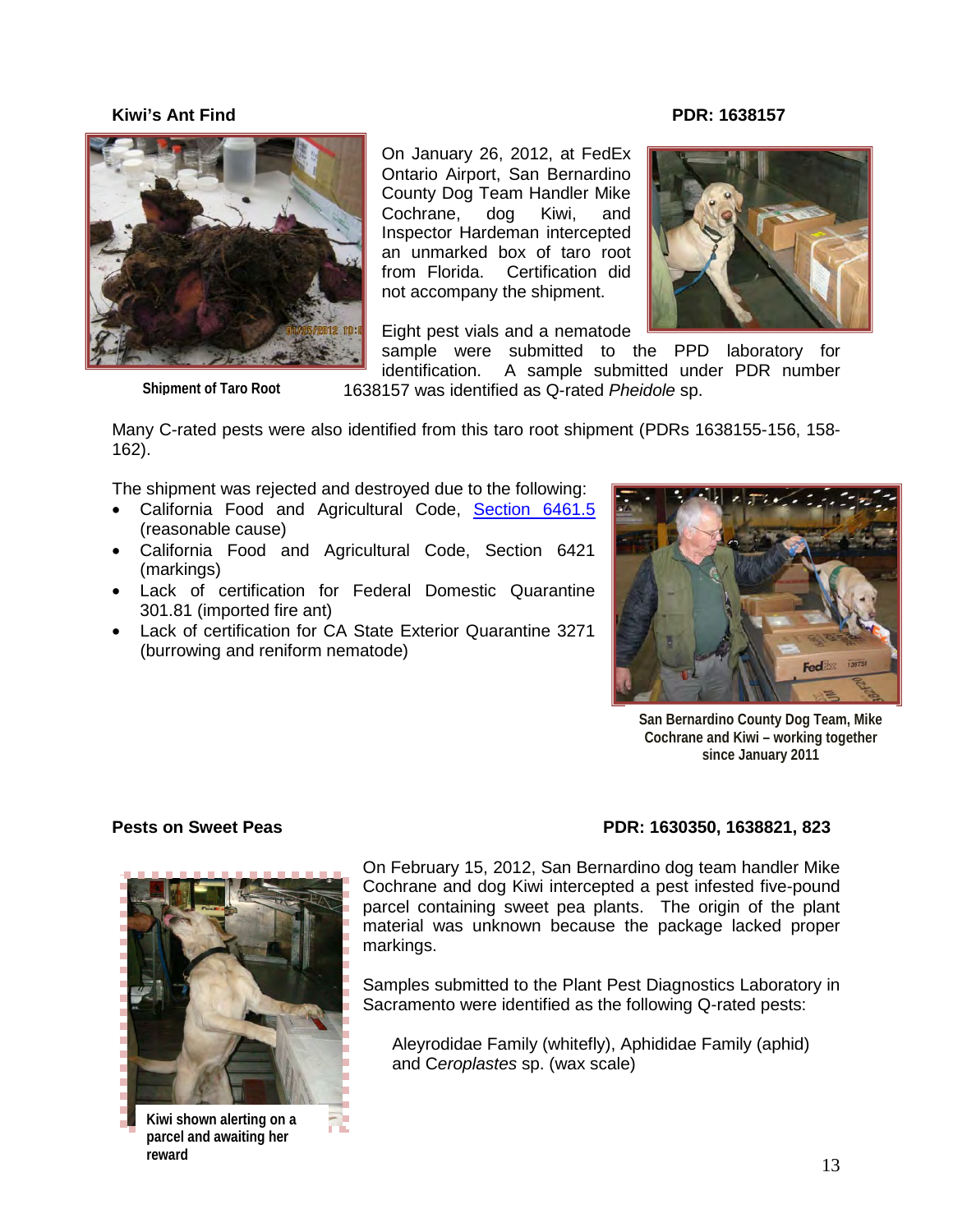The shipment was rejected and destroyed due to the following violations:

- California Food and Agricultural Code, [Section 6521,](http://www.leginfo.ca.gov/cgi-bin/displaycode?section=fac&group=06001-07000&file=6521-6524) Reasonable cause
- California Food and Agricultural Code, [Section 6501,](http://www.leginfo.ca.gov/cgi-bin/displaycode?section=fac&group=06001-07000&file=6501-6506) Intrastate **Markings**

**Sweet pea** fro[m http://www.theflowerexpert.com/](http://www.theflowerexpert.com/)

## **San Bernardino Dog Team Interceptions PDR: 1630625, 1638167**

## **1630625**

On April 9, 2012, while working the night sort at FedEx Ground in Bloomington, San Bernardino County Inspector Joshua Hardeman, dog handler Mike Cochrane, and dog Kiwi intercepted an unmarked parcel containing a balled palm tree which originated from Perris, CA. Inspection of the palm resulted in the interception of a Q-rated Tortricidae (tortricid). A notice of rejection was issued for FAC [6501,](http://www.leginfo.ca.gov/cgi-bin/displaycode?section=fac&group=06001-07000&file=6501-6506) **intrastate** markings and FAC [6461.5,](http://www.leginfo.ca.gov/cgi-bin/displaycode?section=fac&group=06001-07000&file=6461-6465) live pests.

## **1638167**

On April 1, 2012, this same team intercepted live pests on Hawaiian ti leaves at UPS in Ontario. Q-rated Pseudococcidae (mealybug) crawlers were identified. The shipment was rejected for FAC [6461.5,](http://www.leginfo.ca.gov/cgi-bin/displaycode?section=fac&group=06001-07000&file=6461-6465) live pests, and destroyed.

## **San Bernardino Dog Team Interception PDR: 1630069, 1630070**

San Bernardino dog team handler Mike Cochrane and dog Kiwi intercepted a package of ti leaves from Hawaii Tropicals Direct at Pests were collected and Q-rated Pseudococcidae (mealybug) crawler and cast skin and Lepidoptera egg shell were identified. The package was rejected for FAC [6461.5,](http://www.leginfo.ca.gov/cgi-bin/displaycode?section=fac&group=06001-07000&file=6461-6465) live pests and destroyed.

**Kiwi "paws"ing for a photo opportunity**



**Kiwi alerting on a package**





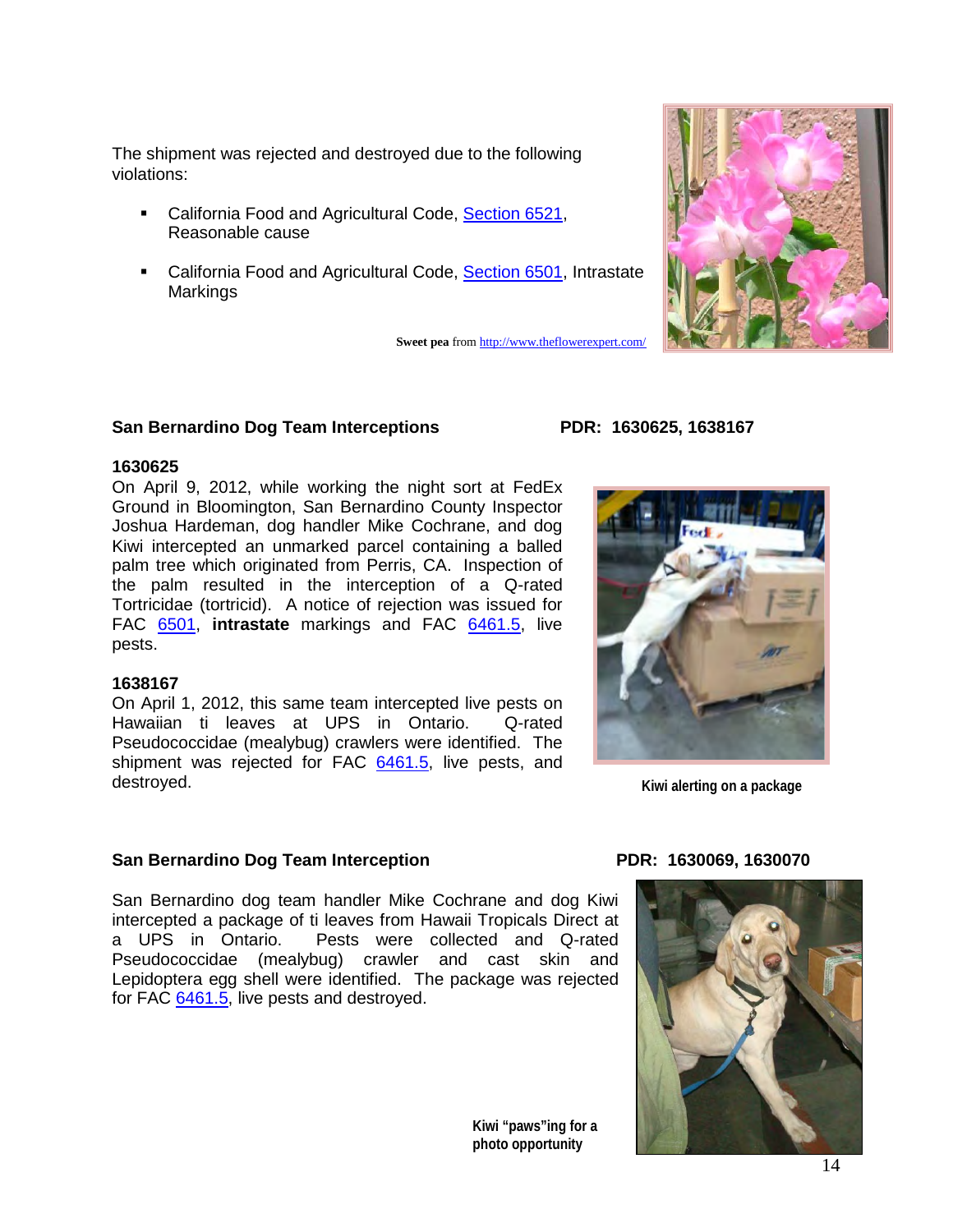

From January 1, 2012 to the present, 20 A- and Q-rated pests have been identified on ti leaves originating from Hawaii including slug, ants, mealybugs, and scale.

CDFA recommends that when ti leaves are encountered, that they are closely inspected for pests of concern.

Image fro[m http://www.hawaiiflowerlei.com/product.aspx?pid=28](http://www.hawaiiflowerlei.com/product.aspx?pid=28)

## **Pests intercepted on Hawaiian Lei by San PDR: 1326562, 1326563 Diego County Dog Team**

On April 26, 2012, inspector Jaime Garza and dog team handler Jeremy Partch and dog Friday were inspecting at a FedEx in San Diego when Friday hit on a box of plants originating from Hawaii. The box was certified with a limited permit (Oahu-0073) and contained cut flowers from Le Flowers in Honolulu. Samples were collected from a *Polianthes* sp. and *Abutilon* sp. mixed flower lei. The lei was taken to the county entomology lab for further review. Agricultural Scientist Tracy Ellis collected samples of leaf hopper, lepidoptera larvae, aphids, thrip, and homopteran nymphs to submit for determination.



 **Photos of pests intercepted from lei**



The following Q-rated pests were identified: Aphididae, Auchenorrhyncha, Noctuidae, Pseudococcidae, and *Technomyrmex albipes.* 

The infested lei was destroyed; the rest of the shipment was released.